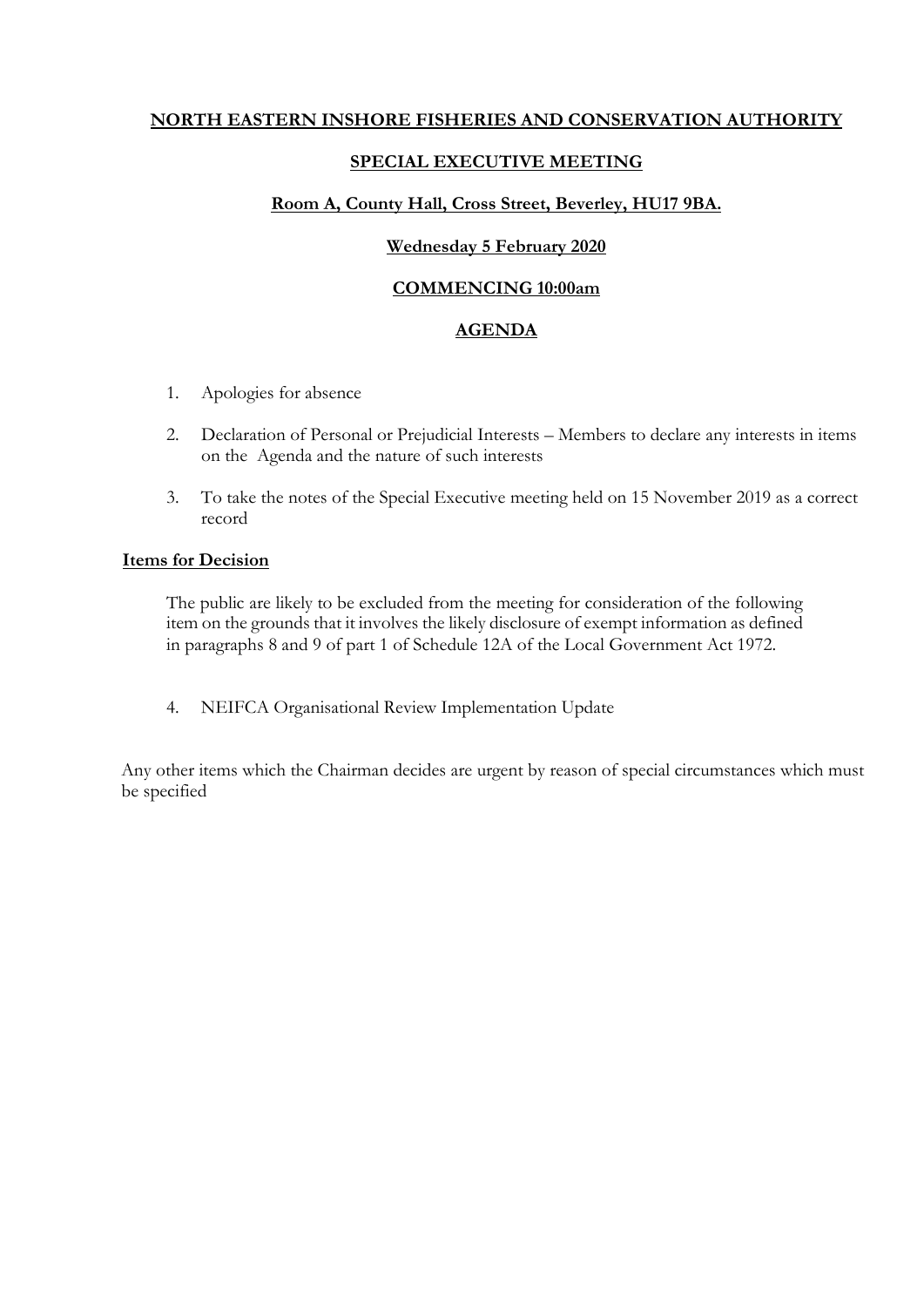# **NORTH EASTERN INSHORE FISHERIES AND CONSERVATION AUTHORITY**

# **MEETING OF THE EXECUTIVE COMMITTEE**

# **15 NOVEMBER 2019**

| Present                   | Representing                     |
|---------------------------|----------------------------------|
| Dr Stephen Axford         | MMO appointee                    |
| Kirsten Carter            | MMO appointee                    |
| Prof Mike Elliot          | MMO appointee                    |
| Councillor Chris Matthews | East Riding of Yorkshire Council |
| Councillor Tony Randerson | North Yorkshire County Council   |
| Mr Gary Redshaw           | MMO appointee                    |

Chief Officer Mr David McCandless, Clerk Caroline Lacey, Treasurer Stephen Chandler also attended the meeting.

The Committee met at the Bridlington Business Centre, Enterprise Way, Bessingby Industrial Estate, Bridlington. The meeting started at 10:00.

| 1. | <b>APOLOGIES</b>                                                                                                                                                                                                                                                                                                            |
|----|-----------------------------------------------------------------------------------------------------------------------------------------------------------------------------------------------------------------------------------------------------------------------------------------------------------------------------|
|    |                                                                                                                                                                                                                                                                                                                             |
|    | Apologies for absence were received from Council Members Allcock, and Bell.                                                                                                                                                                                                                                                 |
|    |                                                                                                                                                                                                                                                                                                                             |
| 2. | DECLARATION OF PERSONAL OR PREJUDICIAL INTERESTS                                                                                                                                                                                                                                                                            |
|    |                                                                                                                                                                                                                                                                                                                             |
|    | Resolved - The Clerk asked Members to declare any personal or prejudicial interests with                                                                                                                                                                                                                                    |
|    | respect to items on the Agenda and the nature of such interests. No such interests were<br>declared.                                                                                                                                                                                                                        |
|    |                                                                                                                                                                                                                                                                                                                             |
| 3. | <b>EXCLUSION OF THE PUBLIC</b>                                                                                                                                                                                                                                                                                              |
|    |                                                                                                                                                                                                                                                                                                                             |
|    | That the public be excluded from the meeting for consideration of the following item<br>(Minutes 4) on the grounds that it involves the likely disclosure of exempt information<br>defined in Paragraphs 8 and 9 of part 1 of Schedule 12A of the Local Government Act<br>1972.                                             |
|    |                                                                                                                                                                                                                                                                                                                             |
|    | Resolved - that the public be excluded from the meeting for consideration of the<br>following item (minutes 4).                                                                                                                                                                                                             |
|    |                                                                                                                                                                                                                                                                                                                             |
| 4. | <b>NEIFCA STAFFING REVIEW</b>                                                                                                                                                                                                                                                                                               |
|    |                                                                                                                                                                                                                                                                                                                             |
|    | The Chief Officer submitted a report to present the findings and consider the<br>recommendations emanating from an internal organisational review undertaken by the<br>Chief Officer during 2019. The Chief Officer highlighted the reasoning behind the review<br>and the primary objectives which included the following: |
|    | To identify recommendations that would further support the recruitment of talented and<br>experienced individuals.                                                                                                                                                                                                          |
|    | Enhance staff retention levels.<br>Build an organisation within which staff will feel motivated, recognised and<br>rewarded for the work they do.                                                                                                                                                                           |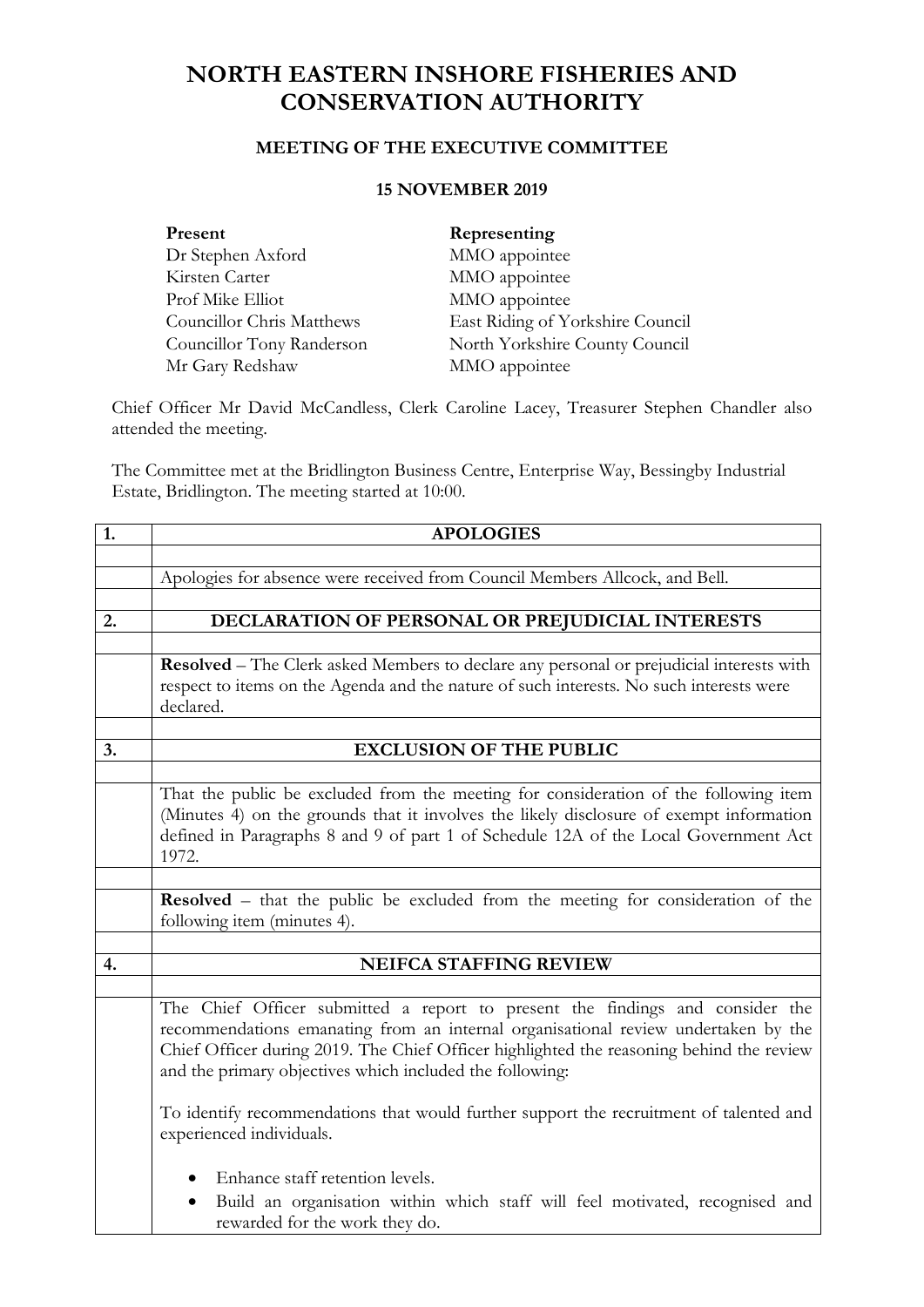|    | Strengthen the effectiveness and efficiency of operational delivery.                                                                                                                                                                                                                                                                                                                                                                                                                                                                                                                                                                                                                                                                                                                                                                                                                                                                           |
|----|------------------------------------------------------------------------------------------------------------------------------------------------------------------------------------------------------------------------------------------------------------------------------------------------------------------------------------------------------------------------------------------------------------------------------------------------------------------------------------------------------------------------------------------------------------------------------------------------------------------------------------------------------------------------------------------------------------------------------------------------------------------------------------------------------------------------------------------------------------------------------------------------------------------------------------------------|
|    | The Chief officer informed members of the review methodology, which included a<br>collation of baseline information relating to organisational structure, roles, duties and<br>responsibilities and salaries paid by the IFCAs, as well as a review of comparative roles<br>and salaries paid within partner organisations and the private sector. The Chief Officer<br>advised that he had also held 'one to one' meetings with all NEIFCA staff, which had<br>been both positive and informative.                                                                                                                                                                                                                                                                                                                                                                                                                                            |
|    | Following a detailed discussion and debate by all members, the Clerk summarised that all<br>members recognised that the findings of the review needed to be addressed. Members<br>agreed to recommend to the full Authority an increase in the levy, indicative of 5% per<br>year for 3 years. Members also agreed to recommend to the Authority that full delegation<br>should be given to the Executive Committee to look at the review package as a whole to<br>enable implementation in a timely manner.                                                                                                                                                                                                                                                                                                                                                                                                                                   |
|    | <b>Resolved</b> (a) That Members considered the report.<br>(b) That Members support the recommendations contained within the report.<br>(c) Members recommend to the Full Authority an increase in the levy of 5% for 3 years.<br>(d) Members request delegation from the full Authority to implement the review.<br>(e) Three meetings of the Executive Committee are scheduled to enable implementation<br>on the 1 April 2020.                                                                                                                                                                                                                                                                                                                                                                                                                                                                                                              |
|    |                                                                                                                                                                                                                                                                                                                                                                                                                                                                                                                                                                                                                                                                                                                                                                                                                                                                                                                                                |
| 5. | <b>BUDGET MONITORING 2019/20</b>                                                                                                                                                                                                                                                                                                                                                                                                                                                                                                                                                                                                                                                                                                                                                                                                                                                                                                               |
|    | The Treasurer of the Authority presented a report detailing the budget position at the end<br>of month 4 (July) in 2019/20. At its meeting on 6 December 2018, the Authority set a<br>levy totalling $f_1$ , 224, 320 for the current financial year, including $f_1$ 102, 900 plus accrued<br>interest transferred to the renewals fund and $f_{10,000}$ transferred to the vehicle<br>replacement reserve. At the end of July 2019, the Authority has net expenditure of<br>$\text{\emph{f}}317,479$ against an expected $\text{\emph{f}}331,537$ , underspending by $\text{\emph{f}}14,058$ . The projected<br>outturn shows a balanced budget.                                                                                                                                                                                                                                                                                             |
|    | <b>Resolved –</b> Members noted the report.                                                                                                                                                                                                                                                                                                                                                                                                                                                                                                                                                                                                                                                                                                                                                                                                                                                                                                    |
|    |                                                                                                                                                                                                                                                                                                                                                                                                                                                                                                                                                                                                                                                                                                                                                                                                                                                                                                                                                |
| 6. | STRATEGIC & OPERATIONAL RISK REGISTER REVIEW                                                                                                                                                                                                                                                                                                                                                                                                                                                                                                                                                                                                                                                                                                                                                                                                                                                                                                   |
|    | In accordance with the Risk Management Strategy an annual review had been undertaken.<br>The Clerk and Chief Officer presented the revised Strategy to Members for their<br>consideration and approval. The Chief Officer highlighted that in the main, identified<br>strategic and operational risk had largely remained unchanged since March 2019, although<br>the primary risk areas relating to funding for a replacement patrol vessel and implications<br>surrounding the outcome of the 2019 Organisational Review remain. Members expressed<br>concerns surrounding the risks associated with the replacement patrol vessel, members<br>agreed the score should be reviewed following the completion of the ongoing work<br>stream to look at the actual cost of a replacement vessel. Members also suggested that the<br>risks surrounding Brexit should be included in the covering report, the impact of which<br>remains unknown. |
|    |                                                                                                                                                                                                                                                                                                                                                                                                                                                                                                                                                                                                                                                                                                                                                                                                                                                                                                                                                |
|    | <b>Resolved</b> $-$ (a) That the revised Risk Management Strategy be adopted and the revised<br>Strategic and Operational Risk Register be approved and reviewed in six months' time.<br>(b) That the risk and associated scoring relating to the replacement patrol vessel should be<br>reviewed when a more accurate cost has been secured.                                                                                                                                                                                                                                                                                                                                                                                                                                                                                                                                                                                                  |